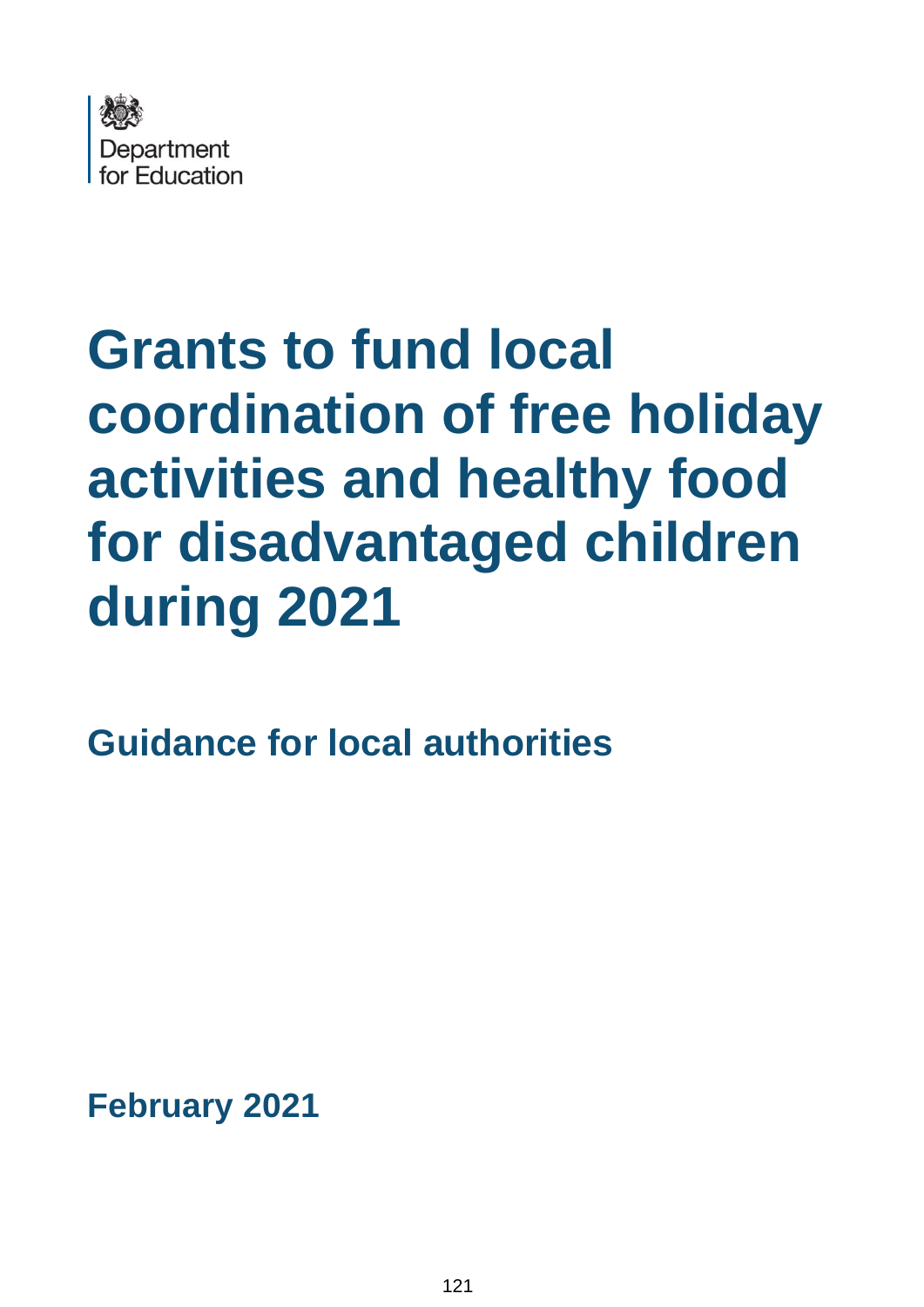### **Contents**

| Context                               | 4                             |
|---------------------------------------|-------------------------------|
| Background                            | $\overline{4}$                |
| Aims and objectives                   | $\overline{4}$                |
| Coordination of HAF programme         | 5                             |
| Funding                               | $\overline{7}$                |
| Eligibility                           | 9                             |
| Community and voluntary organisations | 10                            |
| Standards for holiday provision       | Error! Bookmark not defined.0 |
| Impact of Covid-19                    | Error! Bookmark not defined.2 |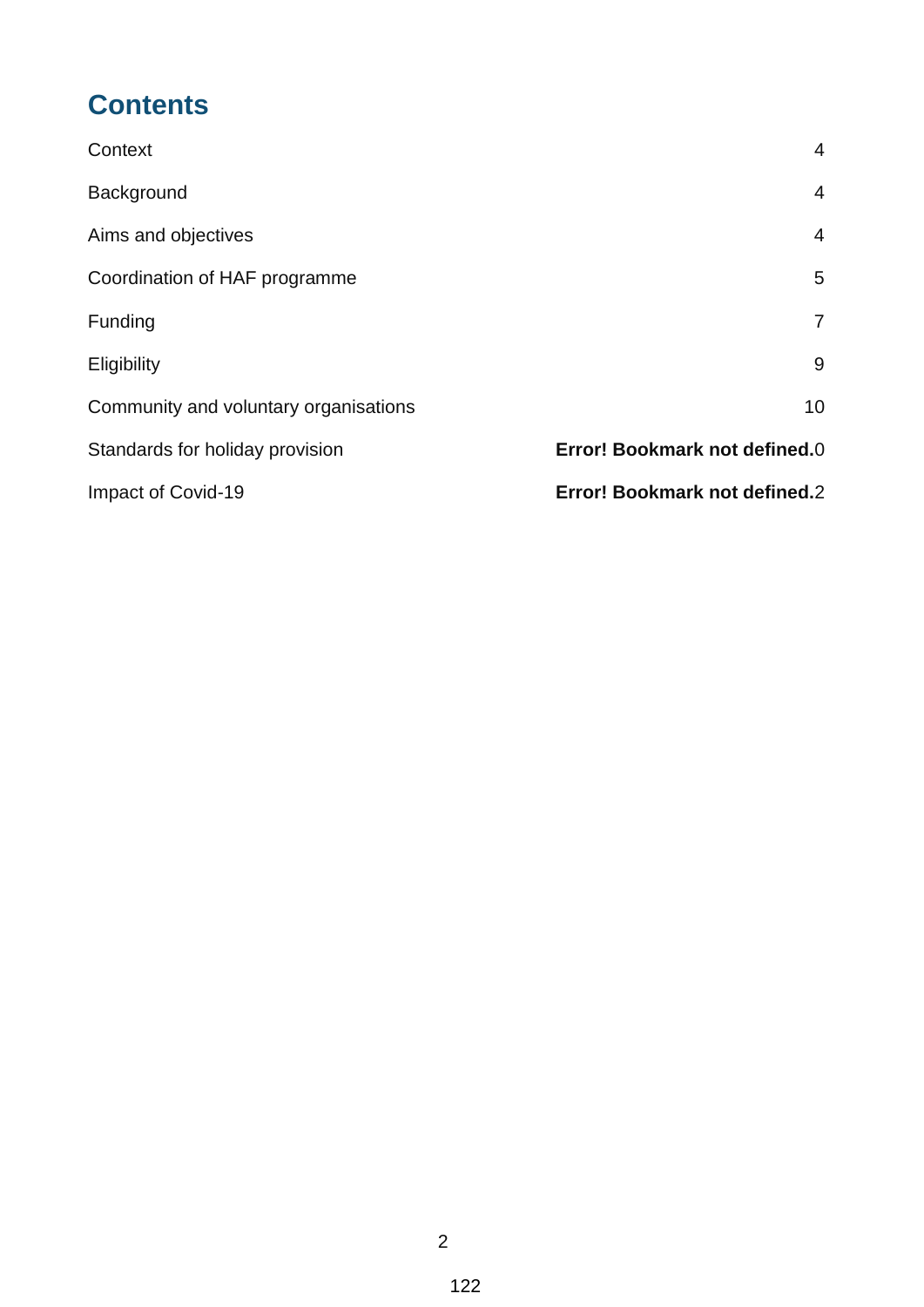## **Change log**

|     | Version   Issued date | Page<br>number | Changes made to LA guidance 2021            |
|-----|-----------------------|----------------|---------------------------------------------|
| 1.0 | February 2021         |                | Final version issued to begin 2021 delivery |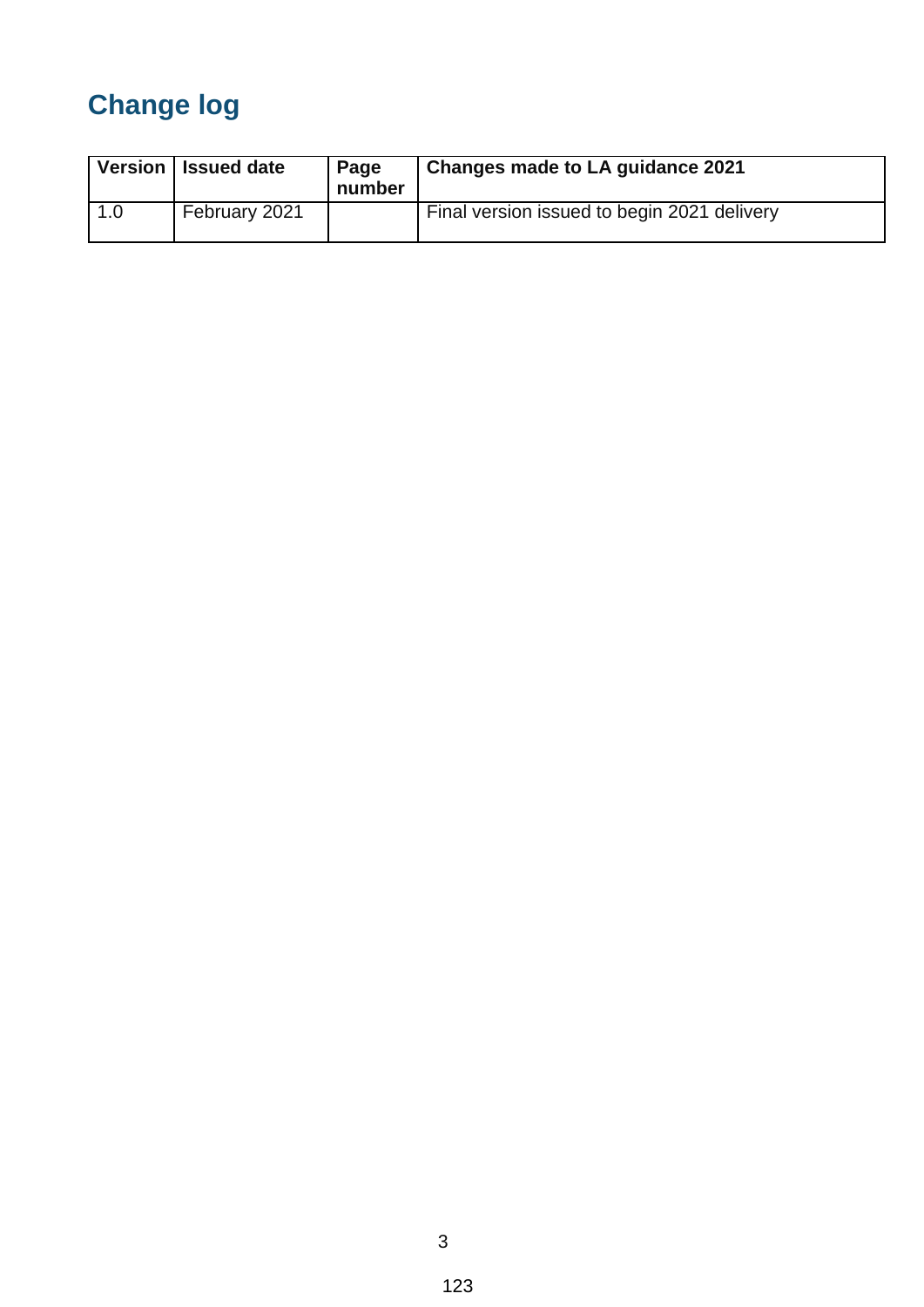#### **Context**

- 1. This document provides information for local authorities delivering the Holiday Activities and Food programme (HAF) in 2021.
- 2. On 8 November 2020, the Government announced that the Holiday Activities and Food programme, which has provided healthy food and enriching activities to disadvantaged children since 2018, will be expanded across the whole of England in 2021.
- 3. The programme will cover the Easter, summer and Christmas holidays in 2021, and we will make up to £220m available to local authorities for the programme. It will be available to children in every local authority in England and will build on the success of the local holiday programmes that the Government have been funding since 2018.

#### <span id="page-3-0"></span>**Background**

- 4. School holidays can be particular pressure points for some families because of increased costs (such as food and childcare) and reduced incomes. For some children that can lead to a holiday experience gap - with children from disadvantaged families less likely to access organised out-of-school activities; more likely to experience 'unhealthy holidays' in terms of nutrition and physical health and are more likely to experience social isolation.
- 5. Free holiday clubs are a response to this issue and evidence suggests that they can have a positive impact on children and young people. It also shows they work best when they provide consistent and easily accessible enrichment activities, when they offer more than just breakfast or lunch, and when they involve children (and parents) in food preparation.

#### **Aims & objectives**

- 6. In 2021, we will be providing grant funding to all local authorities across England to coordinate free holiday provision - including healthy food and enriching activities - for children who receive benefits-related free school meals. It will be optional for eligible children to attend this provision if they wish.
- 7. As was the case in previous years, the focus of the programme will be on children eligible for benefits-related free school meals. Local authorities are asked to ensure that the offer of free holiday club provision is available for all children eligible for free school meals in your area though we would not expect all eligible children to participate.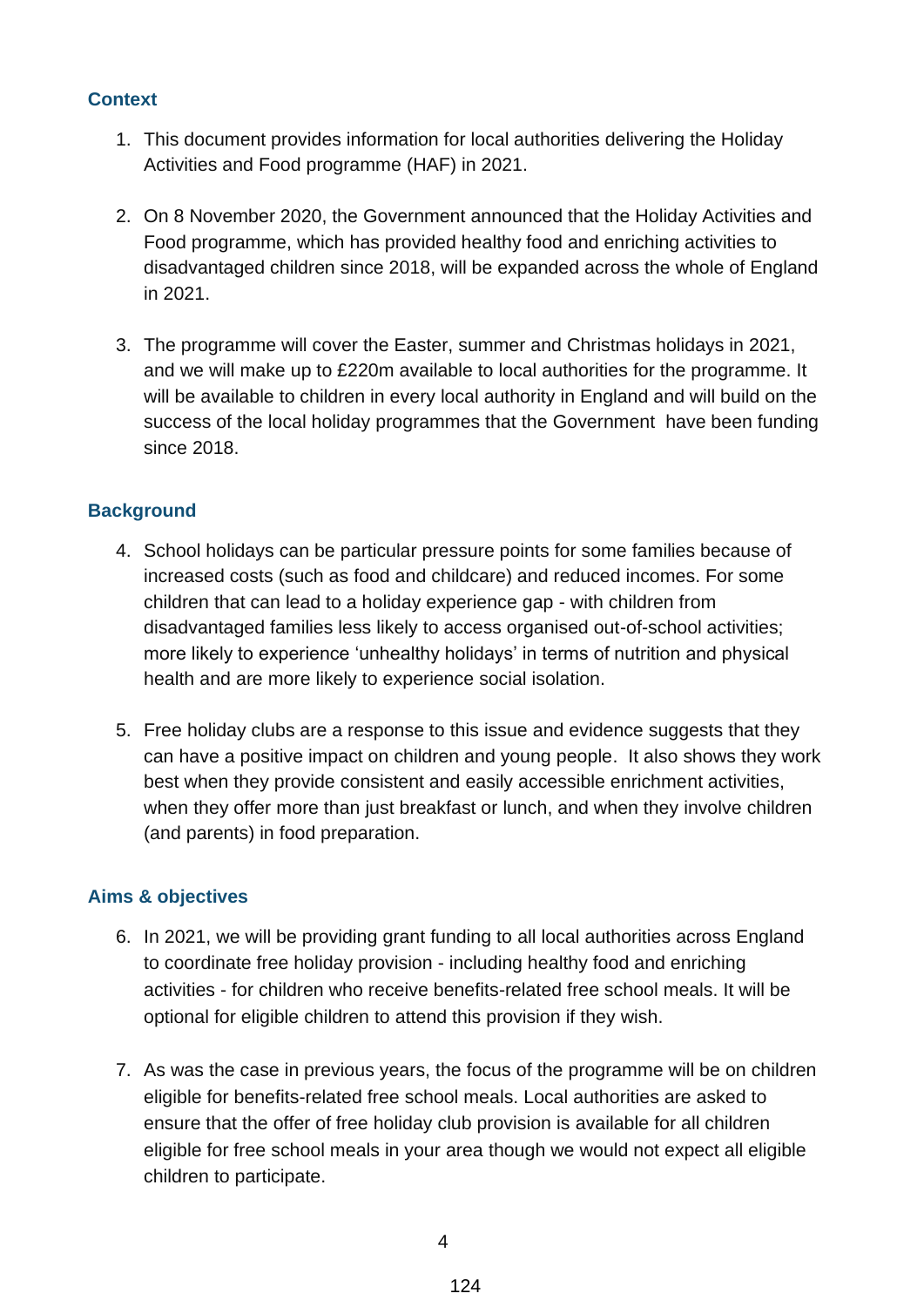- 8. The aim of the programme is to make free places available to children eligible for free school meals for the equivalent of at least four hours a day, four days a week and for six weeks a year. This would cover four weeks in the summer and a week's worth of provision in each of the Easter and Christmas holidays in 2021.
- 9. Local authorities and their providers will have flexibility about how they deliver this level of provision to best serve the needs of children and families in their area. For example, in the Christmas and Easter holidays, local areas could spread a week's worth of provision across a two-week period. In the summer, you may wish to spread the equivalent number of hours over a longer period. There will also be flexibility in how the programme can be delivered to older children, for example it might be later in the day or through shorter sessions.
- 10.We also encourage local authorities to make the holiday clubs available to any children not eligible for free school meals, who can pay to attend. This might be through operating bespoke provision, or operating as part of already existing holiday provision in the area, with the likelihood of a mixed arrangement depending on the local supply and demand for provision.

#### **Coordination of HAF programme**

- 11. Local authorities will receive grant funding to deliver the HAF programme in their area. This will cover the provision of the free holiday places and the coordination of the programme locally. Some local authorities may coordinate it themselves, and others may choose to work with another organisation to coordinate the provision on their behalf. We recognise and greatly value the important role that community and voluntary organisations have played in this programme over the last three years, and we encourage all local authorities to work with a wide range of partners in the delivery of this programme.
- 12. Based on the experiences of our HAF coordinators in previous years, we believe the key elements of the role of coordinating holiday provision should involve:
	- a. mapping the holiday provision in your area to ensure that holiday provision exists and is supporting the areas of greatest need;
	- b. establishing a steering group to support implementation and delivery that should include representatives from a wide range of local bodies, including local police and other uniform services, local public health officials, school leaders, youth services, social services, charities and the voluntary sector: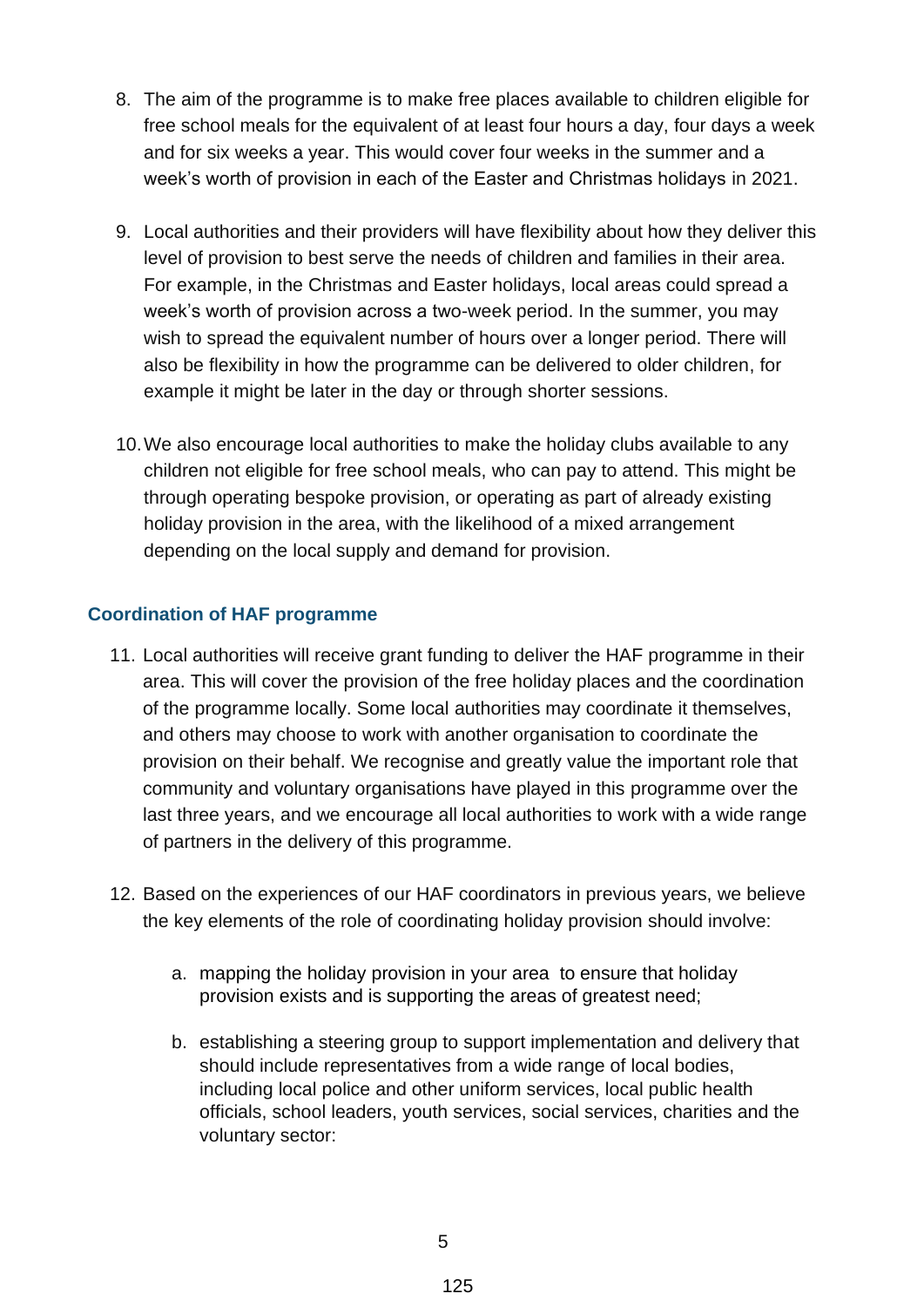- c. drawing in wider support to enhance the local programme, for example bringing in funding from other sources such as philanthropists, sponsors, food providers as well as supermarkets and local businesses providing these organisations fit with the values and aspirations of the programme;
- d. developing a local plan for provision in your area, based on what you know about local supply and demand;
- e. ensuring that sufficient, adequate provision is available across your area for children with SEND/additional needs;
- f. awarding funding to holiday club providers in order to ensure there is enough provision to meet demand;
- g. supporting all providers to meet our framework of standards (including safeguarding requirements and meals that meet school food standards) and to improve the quality of their provision;
- h. working with families to reduce dependency by providing nutritional education for children and educating families around purchasing and preparing healthy meals on a sustainable basis;
- i. promoting and advertising provision, including working with local schools and other agencies to encourage the most at need children to attend;
- j. working with other local services or agencies to ensure a joined-up and efficient approach (e.g. signposting, sharing resources); and
- k. building local partnerships and sharing learning and good practice among local partners.
- 13.It should be noted that some areas will already have well developed models for coordinating holiday provision and as a result we recognise that they may not need to take all of the above steps.
- 14.What we're trying to achieve through this programme is for children who attend provision:
	- a. To eat more healthily over the school holidays;
	- b. To be more active during the school holidays;
	- c. To take part in engaging and enriching acitivites which support the development of resilience, character and well being along with their wider education attainment;
	- d. To be safe and not to be socilially isolated;
	- e. To have greater knowledge of health nutrition; and
	- f. To be more engaged with school and other local services.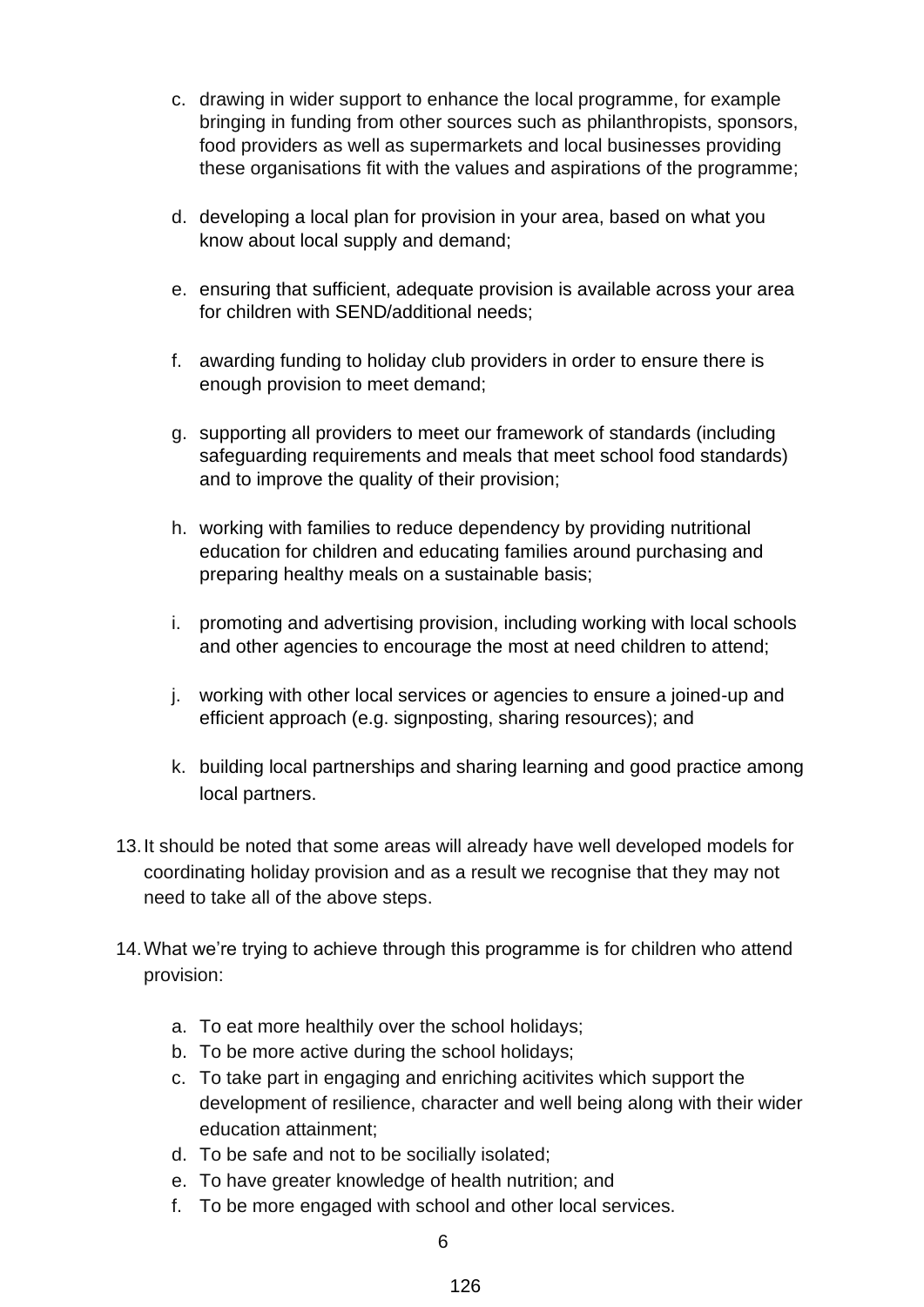- 15.We also want to ensure that the children and families who participate in this programme develop their understanding of nutrition and food budgeting as well as being effectively signposted towards other information and support for example health, employment and education.
- 16.As with our previous programmes, you will have flexibility as to how you deliver this in your area, providing you reach the aims and objectives set out above.

#### **Funding**

- 17.We know that there are administrative costs associated with the setting up and running the HAF programme and ensuring you have sufficient staff. As set out in the grant determination letter, we expect that LAs will not spend more than 10% of the total funding allocated on the costs associated with running the programme.
- 18.The remaining 90% should be used to fund places for FSM eligible children and this 90% can be used flexibly.
- 19. Funding can be used to support a comprehensive, inclusive and accessible offer (e.g. setting up new provision where needed, paying for additional staff to expand existing provision or to meet additional needs etc.)
- 20.Funding can also be used to support quality improvement, for example, money to bring in activity providers such as sports coaches or money to establish partnerships with catering organisations.

#### **Capital Expenditure**

- 21.Funding can also be used to purchase equipment for the programme, for example, to improve the catering or sports equipment at an individual club. However, only where this expenditure meets our criteria for classification as capital expenditure, the amount you spend on this should be limited to 2% of your overall programme expenditure.
- 22.Capital expenditure is classed as:
	- a. Individual assets worth over £2,500
	- b. Grouped assets, that is assets of a similar nature that are purchased at the same time, which cost £2,500 or more overall
	- c. Bulked assets, for example a bulk purchase of equipment where the value of the individual item is below the set value, which cost £2,500 or more overall.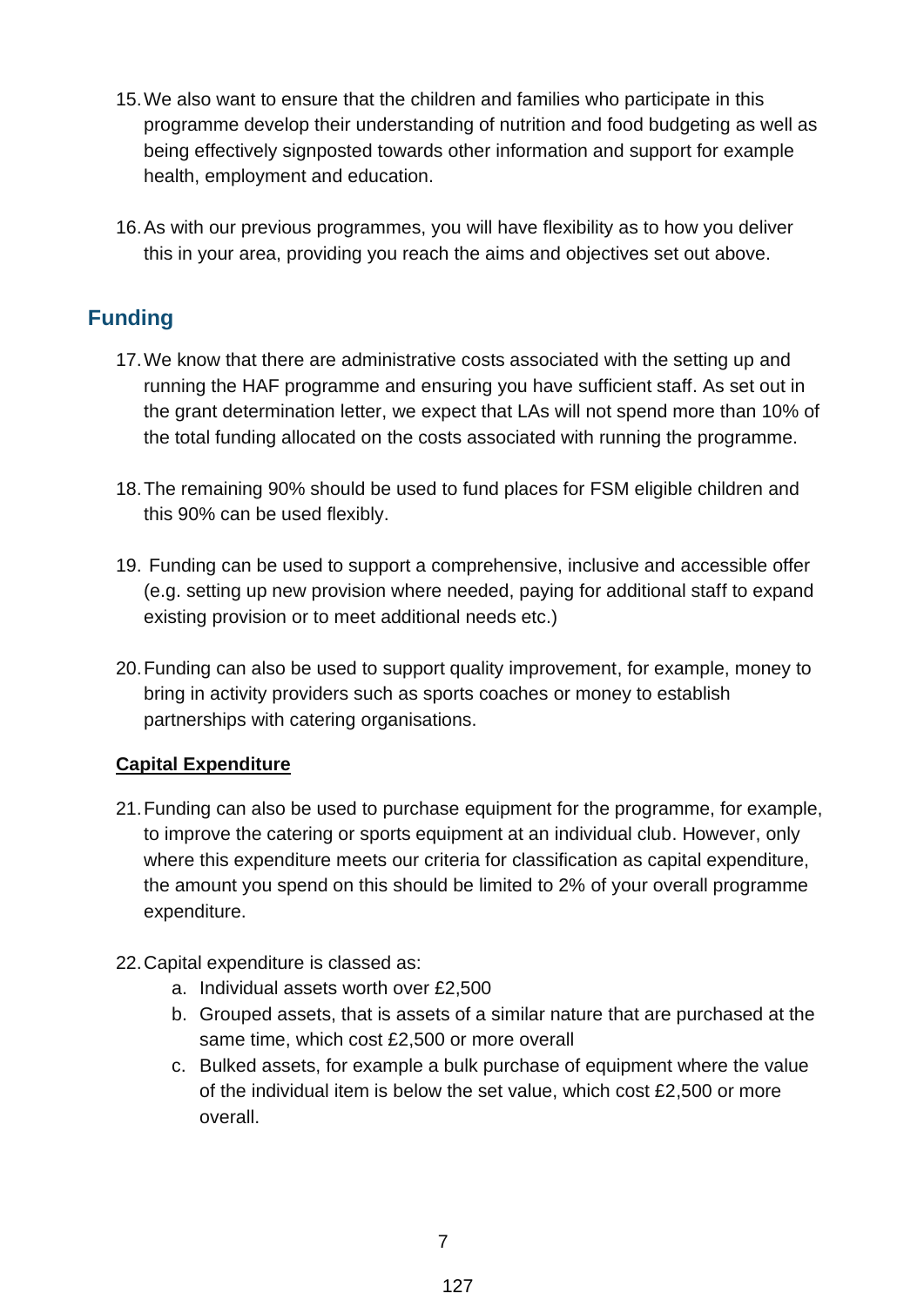23.Any equipment that does not meet the above criteria, will not be classed as captial expenditure and will not therefore be subject to the 2% cap mentioned above in paragraph 21.

#### **Payments and reporting**

- 24.In order to derive maximum learning from the funded activity, and in order to best meet the Department's policy objectives for this funding, LAs will be responsible for gathering management information from the providers and clubs they fund about the children and families they are supporting. Following each holiday period (Easter, Summer and Christmas) we will ask for LAs to report on their activity over the holiday period.
- 25.The requirements for LAs are set out in the grant determination letter which we will use to monitor performance at a high level. LAs will have the autonomy to set other performances indicators to measure their own performance (or that of partners).
- 26.Payments will be made by Department for Education at the following milestones:
	- a. In March 2021 (the 2020-21 allocation listed in Annex A), upon satisfactory receipt of a delivery plan from the Authority by 19 February 2021 setting out the intended scale and reach of their programme for Easter 2021;
	- b. In June 2021 (up to 50% of the 2021-22 allocation), upon satisfactory receipt of a report by 14 May 2021 detailing the delivery of their programme at Easter 2021 along with a delivery plan for Summer 2021;
	- c. In November 2021 (up to 30% of the 2021-22 allocation), upon satisfactory receipt of a report by 15 October detailing the delivery of the programme at Summer 2021 along with a delivery plan for Christmas 2021;
	- d. In February 2022 (up to 20% of the 2021-22 allocation), upon satisfactory receipt of a report by 29 January detailing the delivery of the programme at Christmas 2021 along with final report for the whole 2021 programme and a certificate of expenditure/statement of grant usage.
- 27.The above reports will be provided in accordance with guidance and templates issued by the Department, and will include data on the children and families attending clubs in each local authority area.
- 28.Local Authorities will be required to work with the Department and with any support organisation appointed to work on behalf of the Department in relation to the monitoring and delivery of the Programme.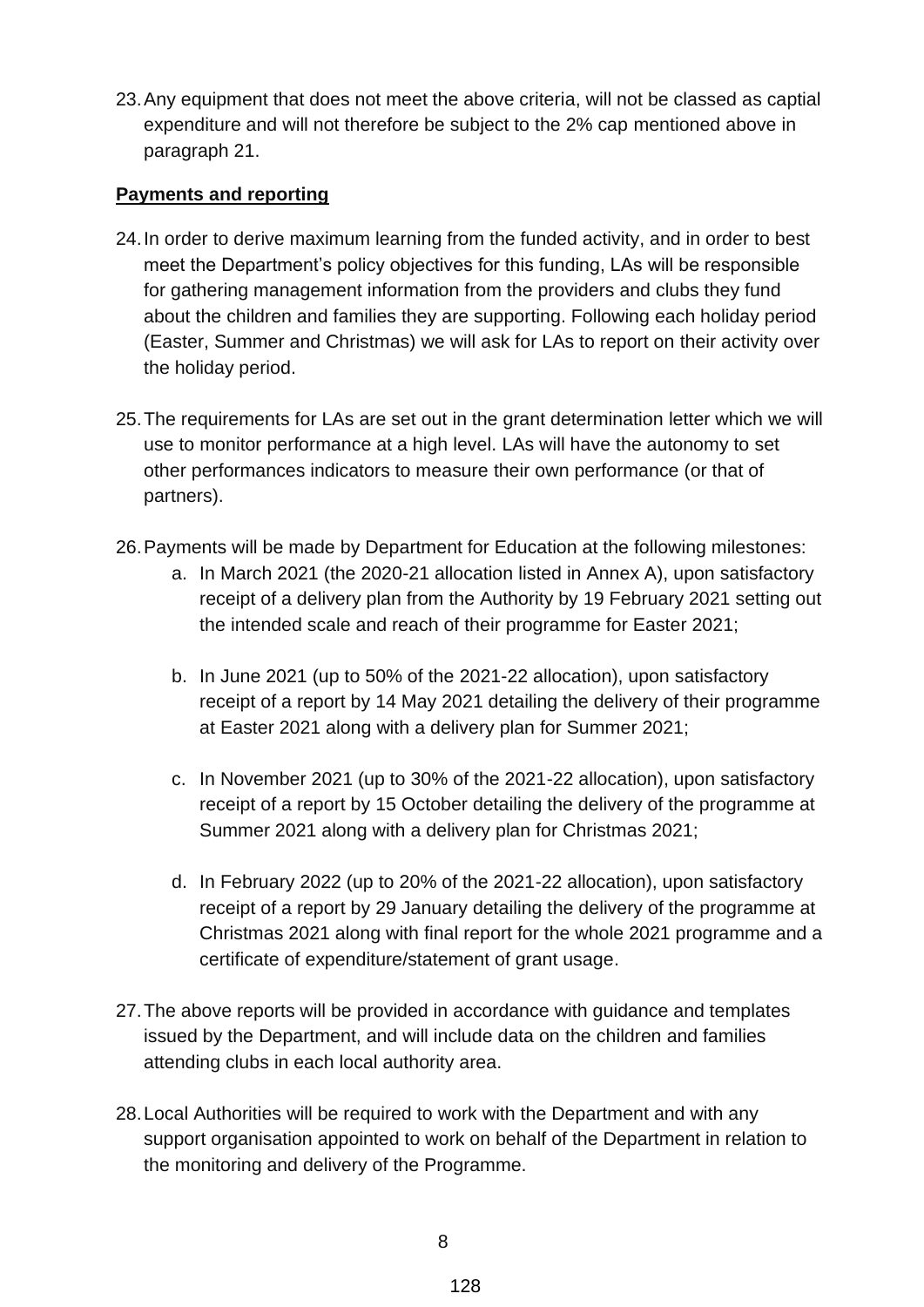- 29.All of the data and information collected by the clubs and providers should all be collected in strict adherence to GDPR.
- 30.An evaluation will be undertaken this year to evaluate the impact the programme has had and will focus on delivery across the summer. This will be undertaken by a national provider and will be subject to a tendering process. We expect all LAs to cooperate with the evaluation of the HAF programme.

#### **Support for LAs**

- 31.The DfE HAF LA Implementation team will support LAs in delivering the HAF programme, focusing initially on the Easter holidays. Each LA will have access to a named contact who they will be able to contact with queries and requests for support. As part of the package of support, group meetings, regular communications and the sharing of resources and best practice will be promoted and facilitated.
- 32.We are also procuring a national support contract which will be in place from April 2021. The Department launched an invitation to tender (ITT) on 7<sup>th</sup> January 2021 for a support contractor to provide support, advisory and performance monitoring services to assist local authorities with ensuring holiday provision for school-age children. Once in place, the support contractor will work closely with the Department and local authorities across England to provide practical planning and delivery advice from Spring 2021 onwards.
- 33.We encourage LAs to work closely with neighbouring LAs and to establish clear cross border working protocols to ensure that adequate provision and support is offered to children from surrounding LAs.

#### **Eligibility**

#### **FSM eligible children**

- 34.As with previous years, the primary focus of the programme will be on schoolaged children eligible for benefits related Free School Meals, and LAs must ensure that the offer of free holiday club provision is available for all children eligible for free school meals in their Local Authority area. This does not mean they are all required to attend as the provision is voluntary.
- 35.The free holiday club places must be targeted at children who are eligible for and receiving benefits-related free school meals.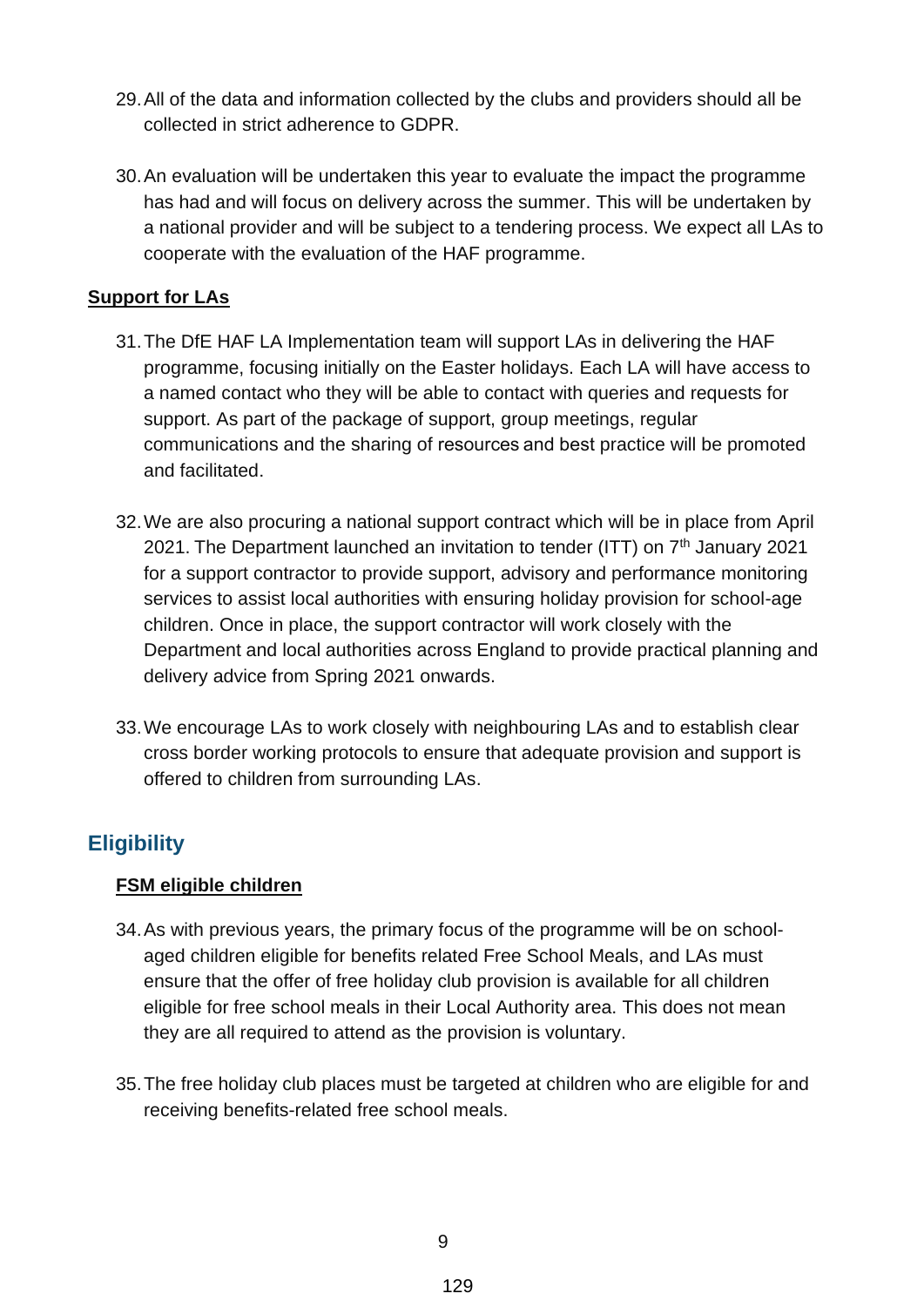#### **Other children and families with need**

36.If you can demonstrate that:

- i. you are offering the programme comprehensively across the full geographical area; and
- ii. fully meeting demand from free school meal eligible children in the area:

Then you can seek approval from the Department to use up to 15% of your programme funding to provide free or subsidised holiday club places for children who are not in receipt of benefits-related free school meals but who are considered by the local authority as vulnerable or in need of this provision. For example, this may include children assessed as being in need, looked-after children, children with an EHC plan (education, health and care), children assessed as otherwise vulnerable, or children living in areas of high deprivation.

#### **Community and Voluntary organisations**

- 37.We recognise and greatly value the important role that community and voluntary organisations have played in this programme over the last 3 years. We encourage all local authorities to work with a wide range of partners in the delivery of this programme.
- 38.Some local authorities may coordinate the programme themselves, and others may choose to work with another organisation to coordinate the provision on their behalf.
- 39.Where LAs work with community and voluntary organisations whether as a coordinator or as a delivery partner, we expect this to be done on a cost recovery basis so that these organisations are fully funded for the work they undertake.

#### **Standards for holiday provision**

- 40.We have developed a framework of standards over the past few years that are designed to provide a benchmark of what we expect from those delivering the HAF programme.
- 41.One of the key elements of the role of a HAF programme coordinator will be to improve the quality of provision across the local area and to ensure that providers are supported to meet the high-level standards.
- 42.We acknowledge that it may be difficult for some providers to meet all of these standards from the outset. We are keen to build capacity and capability in the system and we are keen that local authorities support providers during the period leading up to the holidays in order that they will meet the standards. In support of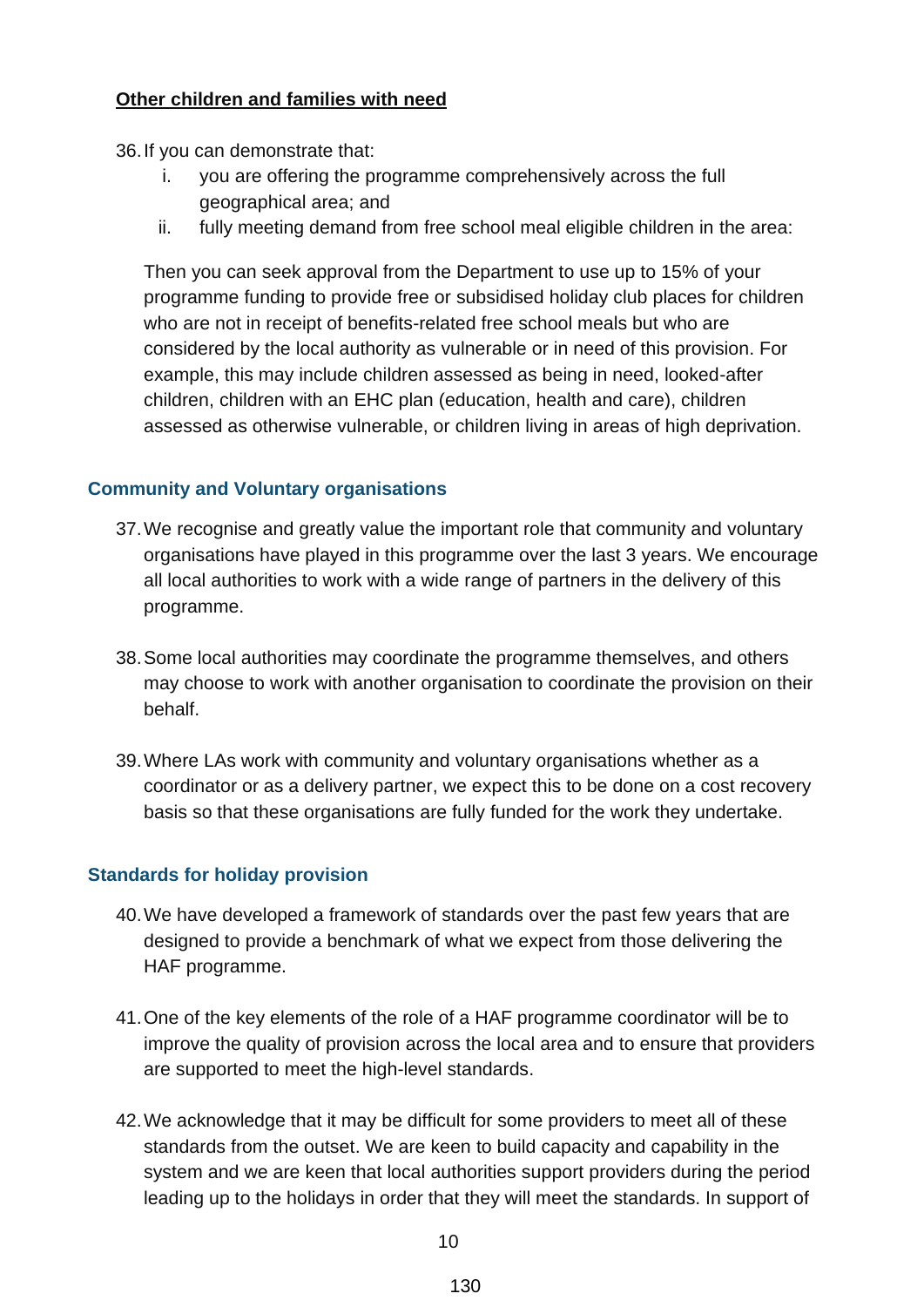this, local coordinators will be able to award funding to providers that don't meet the standards at the start of the grant period as long as they put a specific plan in place to ensure that the standards are met before the start of the holidays.

- 43.We expect all providers who are funded through the HAF programme to meet our framework of standards.The standards that we expect for 2021 providers are:
	- a. **Food:** clubs must provide at least one meal a day (breakfast, lunch or tea) and all food provided at the club (including snacks) must meet [school](http://www.schoolfoodplan.com/actions/school-food-standards/)  [food standards.](http://www.schoolfoodplan.com/actions/school-food-standards/) Our expectation is that the majority of food served by providers will be hot, however, we acknowledge that there will be occasions when this is not possible and that a cold alternative should be used. All food provided as part of the programme must comply with regulations on food preparation and take into account allergies and dietary requirements and preferences as well as any religious or cultural requirements for food.
	- b. **Enriching activities**: clubs must provide fun and enriching activities that provide children with opportunities to develop new skills or knowledge, to consolidate existing skills and knowledge, or to try out new experiences. This could include: physical activities such as football, table tennis, cricket; creative activities such as putting on a play, junk modelling, drumming workshops; or experiences such as a nature walk, visiting a city farm etc. Authorities should consider how they can support providers to deliver a rich and varied mix of fun and enriching activities which are age-appropriate.
	- c. **Physical activities**: clubs must provide activities which meet the Physical Activity Guidelines on a daily basis.
	- d. **Nutritional education**: clubs must include an element of nutritional education each day aimed at improving the knowledge and awareness of healthy eating for children. These do not need to be formal learning activities and could for example include activities such as getting children involved in food preparation and cooking, growing fruit and vegetables, and taste tests.
	- e. **Food education for families and carers**: clubs must include at least weekly training and advice sessions for parents, carers or other family members which provide advice on how to source, prepare and cook nutritious and low-cost food.
	- f. **Signposting and referrals**: clubs must be able to provide information, signposting or referrals to other services and support that would benefit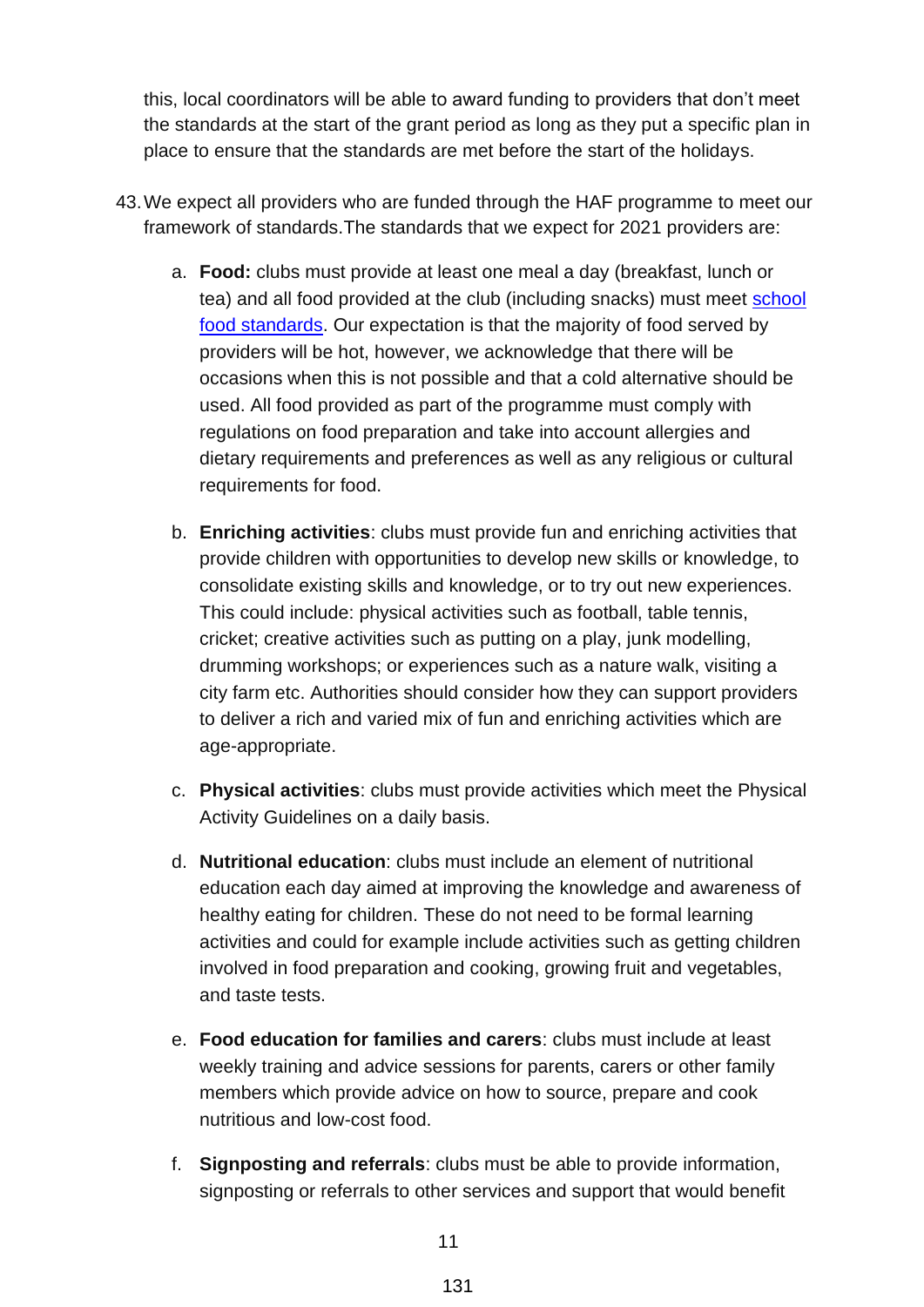the children who attend their provision and their families. This could include sessions, information provided by:

- i. Citizen's Advice
- ii. School Nurses, dentists or other heathcare practitioners
- iii. Family Support Services or Children's Services
- iv. Housing Support Officers
- v. Jobcentre Plus
- vi. Organisations providing financial education
- g. **Policies and procedures**: clubs must be able to demonstrate and explain their safeguarding arrangements and have relevant and appropriate policies and procedures in place in relation to:
	- i. Safeguarding
	- ii. Health and Safety
	- iii. Insurance
	- iv. Accessibility and inclusiveness
	- v. Where appropriate, clubs must also be compliant with the Ofsted requirements for working with children

#### **Ofsted registration**

- 44.Holidays clubs **may** need to register with Ofsted and there are benefits associated with doing so, but it is not a requirement for clubs and providers participating in the HAF programme and we know that not all will need or want to do that. Guidance on the exemptions to Ofsted registration are set out here [Registration exemptions](https://www.gov.uk/guidance/childminders-and-childcare-providers-register-with-ofsted/registration-exemptions)  - [Childminders and childcare providers: register with Ofsted -](https://www.gov.uk/guidance/childminders-and-childcare-providers-register-with-ofsted/registration-exemptions) Guidance - GOV.UK [\(www.gov.uk\).](https://www.gov.uk/guidance/childminders-and-childcare-providers-register-with-ofsted/registration-exemptions)
- 45.Families may be eligible for tax free childcare or the childcare costs element of Universal Credit, through which families may be able to claim back up to 85% of their childcare costs if they are attending and paying for extra childcare at Ofsted registered settings. Further information is available via this link: <https://www.gov.uk/help-with-childcare-costs/universal-credit>

#### **Impact of COVID-19**

46.The Department acknowledges that delivery of the programme at Easter could potentially be impacted by COVID-19. In some cases, face-to-face delivery of holiday clubs may not be possible in the Authority's area and remote delivery of the programme may, in some circumstances, be more viable.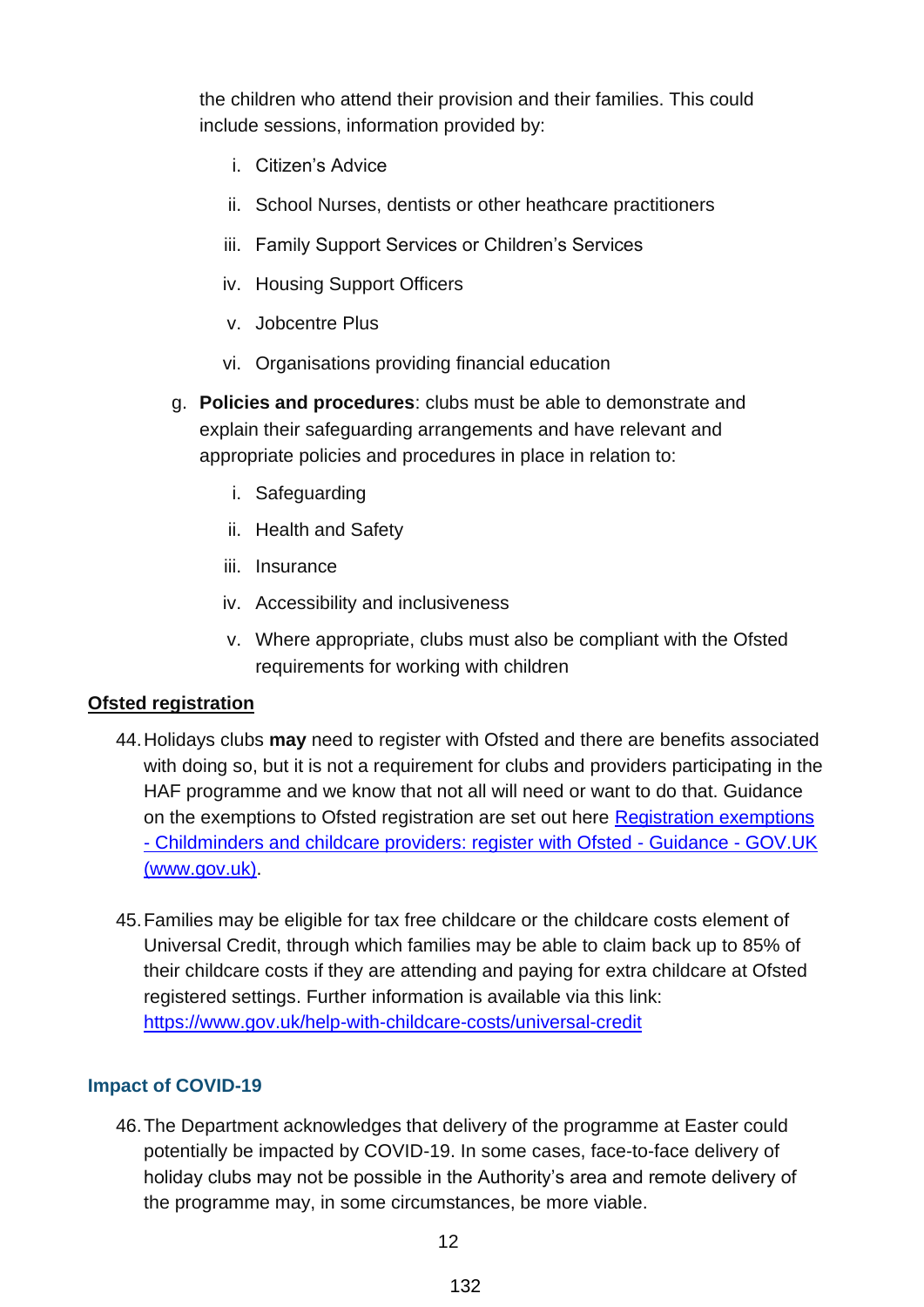47.If the Authority cannot hold face-to-face holiday clubs as a result of COVID-19, the Authority may operate flexibly to ensure that eligible children still receive the type of support detailed in paragraph 14 and 15. For example, this may involve children receiving food parcels that provide healthy meals, activity packs along with access to online support if they are unable to congregate in holiday clubs due to COVID-19. Our LA implementation team will work with LAs to keep them up to date on the impact of changes as the programme progresses.